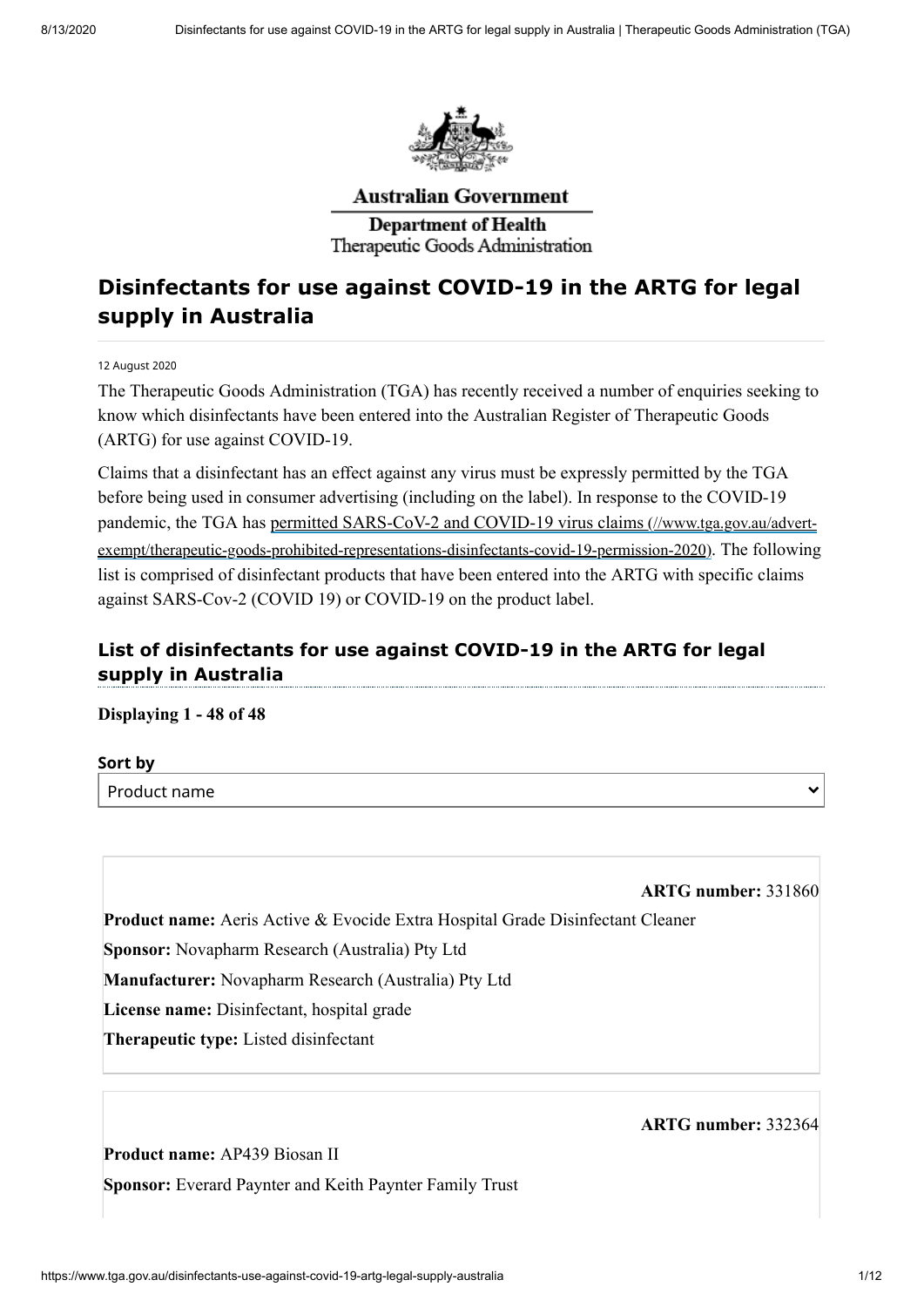#### **Manufacturer:** Applied Products Australia Pty Ltd

**License name:** Everard Paynter and Keith Paynter Family Trust - AP439 Biosan II - Disinfectant, hospital grade

**Therapeutic type:** Listed other

#### **ARTG number:** 332284

**Product name:** AP610 Percide

**Sponsor:** Everard Paynter and Keith Paynter Family Trust

**Manufacturer:** Applied Products Australia Pty Ltd

**License name:** Everard Paynter and Keith Paynter Family Trust - AP610 Percide - Disinfectant, hospital grade

**Therapeutic type:** Listed other

#### **ARTG number:** 340993

**Product name:** Asepti Active Liquid - Disinfectant, hospital grade

**Sponsor:** Ecolab Pty Ltd

**Manufacturer:** Hangzhou Saraco Qimei Nonwovens Co Ltd

**License name:** ECOLAB PTY LTD/ HOSPITAL GRADE -NON STERILE DISINFECTANTS - WITH CLAIMS - BENZALKONIUM CHLORIDE AND DIALKYLDIMETHYLAMMONIUM CHLORIDE

**Therapeutic type:** Listed disinfectant

## **ARTG number:** 340994

**Product name:** Asepti Active Wipes - Disinfectant, hospital grade

**Sponsor:** Ecolab Pty Ltd

**Manufacturer:** Hangzhou Saraco Qimei Nonwovens Co Ltd

**License name:** ECOLAB PTY LTD/ HOSPITAL GRADE -NON STERILE DISINFECTANTS - WITH CLAIMS - BENZALKONIUM CHLORIDE AND DIALKYLDIMETHYLAMMONIUM CHLORIDE

**Therapeutic type:** Listed disinfectant

#### **ARTG number:** 336809

**Product name:** Aussan L44 Concentrate

**Sponsor:** Environmental Services Pty Ltd

**Manufacturer:** Environmental Services Pty Ltd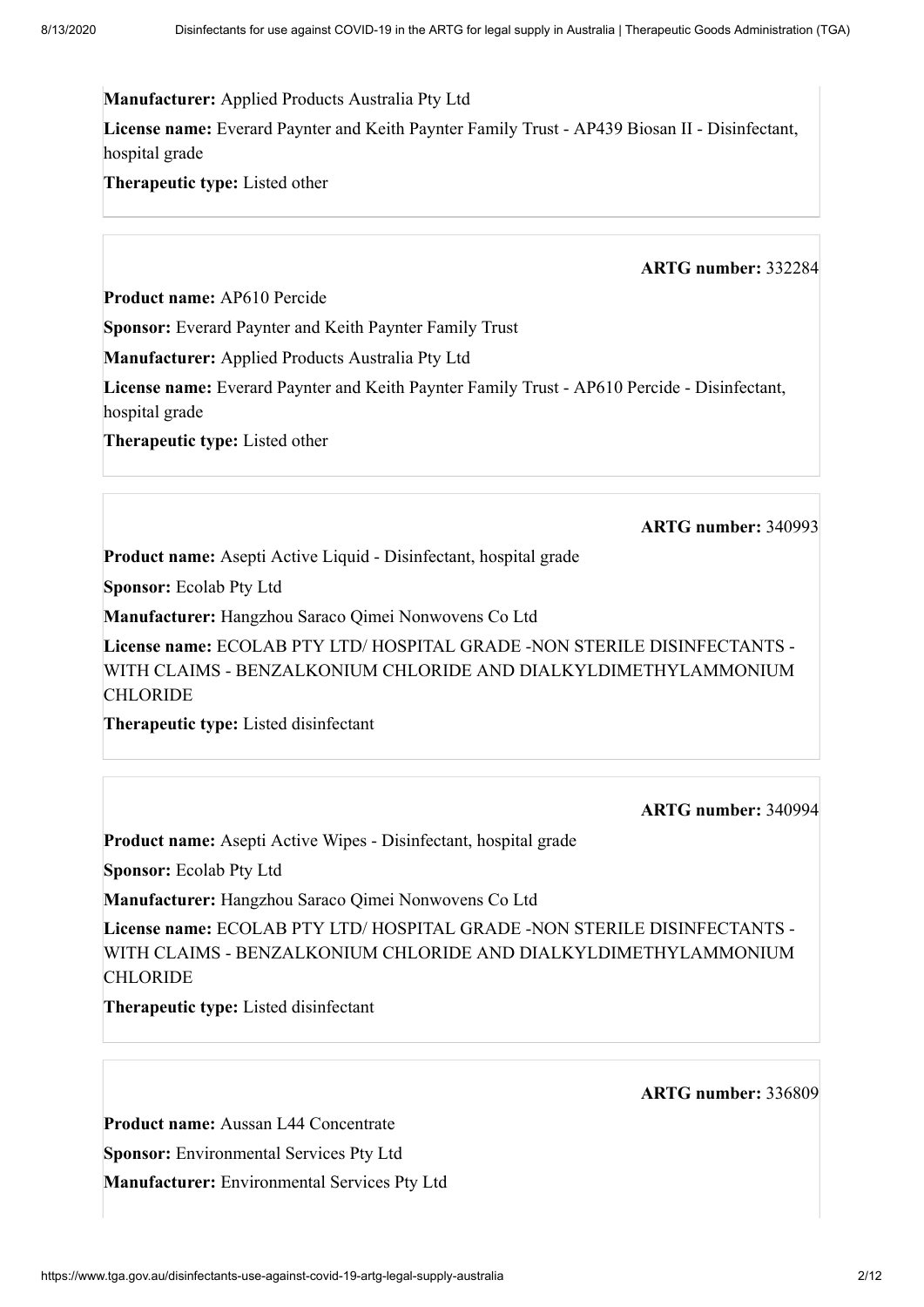#### **License name:** Disinfectant, hospital grade

**Therapeutic type:** Listed disinfectant

#### **ARTG number:** 341130

**Product name:** BPCD - Disinfectant, household/commercial grade

**Sponsor:** Global BioProtect Pty Ltd

**Manufacturer:** Symbio Australia

**License name:** GLOBAL BIOPROTECT PTY LTD - HOUSEHOLD/COMMERCIAL GRADE - NON STERILE DISINFECTANTS - WITH CLAIMS – 3-(TRIMETHOXYSILYL)PROPYL DIMETHYL OCTADECYL AMMONIUM CHLORIDE, POLY(HEXAMETHYLENE BIGUANIDE), BENZALK

**Therapeutic type:** Listed disinfectant

## **ARTG number:** 340790

**Product name:** BPDC - Disinfectant, household/commercial grade

**Sponsor:** BOWER AUSTRALIA PTY LTD

**Manufacturer:** BOWER AUSTRALIA PTY LTD (Australia)

**License name:** BOWER AUSTRALIA PTY LTD – BPDC – Disinfectant household/commercial grade

**Therapeutic type:** Listed disinfectant

#### **ARTG number:** 299351

**Product name:** Clinell Low level instrument grade disinfectant wipe

**Sponsor:** GAMA Healthcare Australia Pty Ltd

**Manufacturer:** Gama Healthcare Ltd

**License name:** GAMA Healthcare Australia Pty Ltd - Medical device cleaning/disinfecting wipe **Therapeutic type:** Medical Device Included Class IIb

#### **ARTG number:** 178363

**Product name:** Clinell Universal Sanitising Wipes and Spray

**Sponsor:** GAMA Healthcare Australia Pty Ltd

**Manufacturer:** Gama Healthcare Ltd

**License name:** Disinfectant, hospital grade

**Therapeutic type:** Listed disinfectant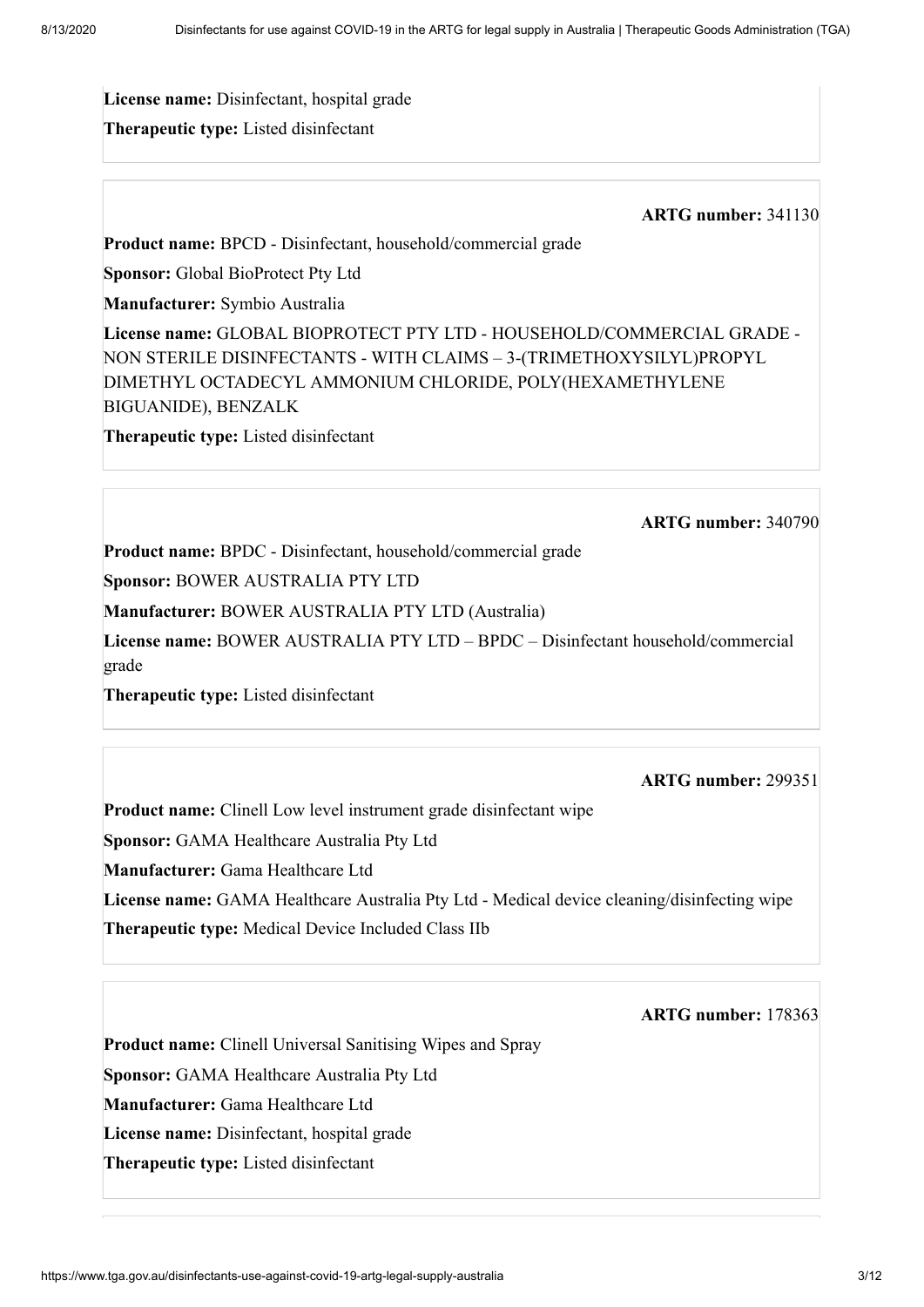**Product name:** Clinicare Hospital Grade Disinfectant

**Sponsor:** Dentalife Australia Pty Ltd

**Manufacturer:** Dentalife Australia Pty Ltd

**License name:** Dentalife Australia Pty Ltd - Clinicare Hospital Grade Disinfectant - Disinfectant, hospital grade

#### **Therapeutic type:** Listed disinfectant

#### **ARTG number:** 333208

**Product name:** Clorox disinfecting wipes **Sponsor:** Clorox Australia Pty Limited **Manufacturer:** The Clorox Company **License name:** Disinfectant, hospital grade **Therapeutic type:** Listed disinfectant

#### **ARTG number:** 336291

**Product name:** Coles Ultra Hospital Grade Surface Spray Disinfectant

**Sponsor:** Aaron Laboratories Pty Ltd

**Manufacturer:** Aaron Laboratories Pty Ltd

**License name:** Aaron Laboratories Pty Ltd - Coles Ultra Hospital Grade Surface Spray Disinfectant - Disinfectant, hospital grade

**Therapeutic type:** Listed disinfectant

## **ARTG number:** 332361

**Product name:** CounterFlu Hospital Grade Disinfectant

**Sponsor:** Agar Cleaning Systems Pty Ltd

**Manufacturer:** Agar Cleaning Systems Pty Ltd

**License name:** Agar Cleaning Systems Pty Ltd - CounterFlu Hospital Grade Disinfectant - Disinfectant, hospital grade

**Therapeutic type:** Listed disinfectant

#### **ARTG number:** 332716

**Product name:** Fuzion **Sponsor:** Clorox Australia Pty Limited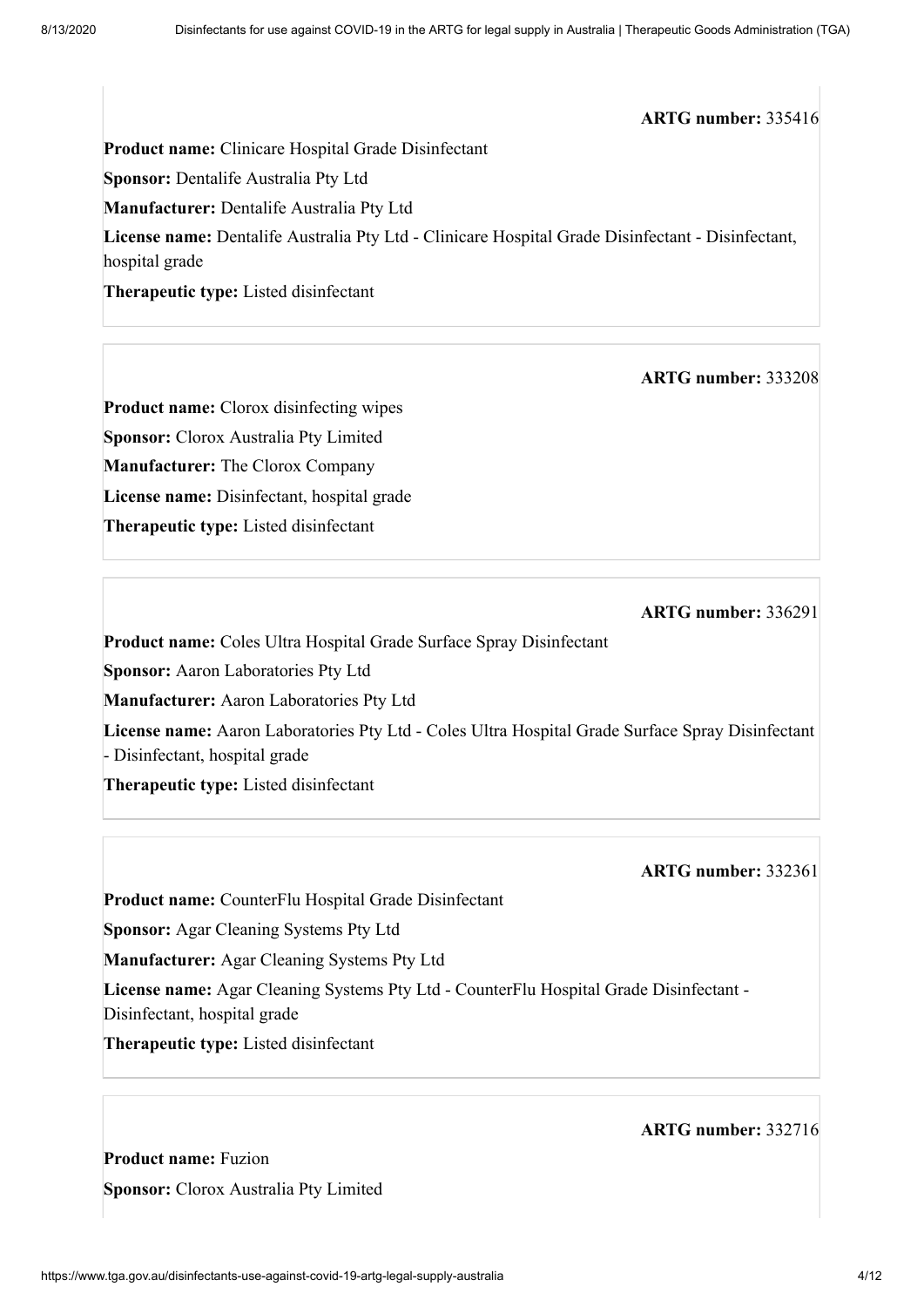**Manufacturer:** The Clorox Company **License name:** Disinfectant, hospital grade **Therapeutic type:** Listed disinfectant

#### **ARTG number:** 335509

**Product name:** Germicidal Wipes **Sponsor:** Clorox Australia Pty Limited **Manufacturer:** The Clorox Company **License name:** Disinfectant, hospital grade **Therapeutic type:** Listed disinfectant

## **ARTG number:** 65954

**Product name:** Glen 20 Surface Spray Disinfectant - Hospital Grade **Sponsor:** RB (Hygiene Home) Australia Pty Ltd **Manufacturer:** Reckitt Benckiser Pty Ltd **License name:** NON/ STERILE DISINFECTANTS - WITH CLAIMS - Ethanol **Therapeutic type:** Listed disinfectant

#### **ARTG number:** 336791

**Product name:** Hospital Plus Multipurpose disinfecting wipes **Sponsor:** International Consolidated Business Group Pty Ltd **Manufacturer:** Zhejiang Qimei Commodity Co Ltd **License name:** Disinfectant, hospital grade **Therapeutic type:** Listed disinfectant

#### **ARTG number:** 340775

**Product name:** Hospital Plus Multipurpose disinfecting wipes - Disinfectant, hospital grade

**Sponsor:** International Consolidated Business Group Pty Ltd

**Manufacturer:** Ningbo Riway Daily Commodity Co Ltd (China)

**License name:** International Consolidated Business Group Pty Ltd - Hospital Plus Multipurpose disinfecting wipes - Disinfectant, hospital grade

**Therapeutic type:** Listed disinfectant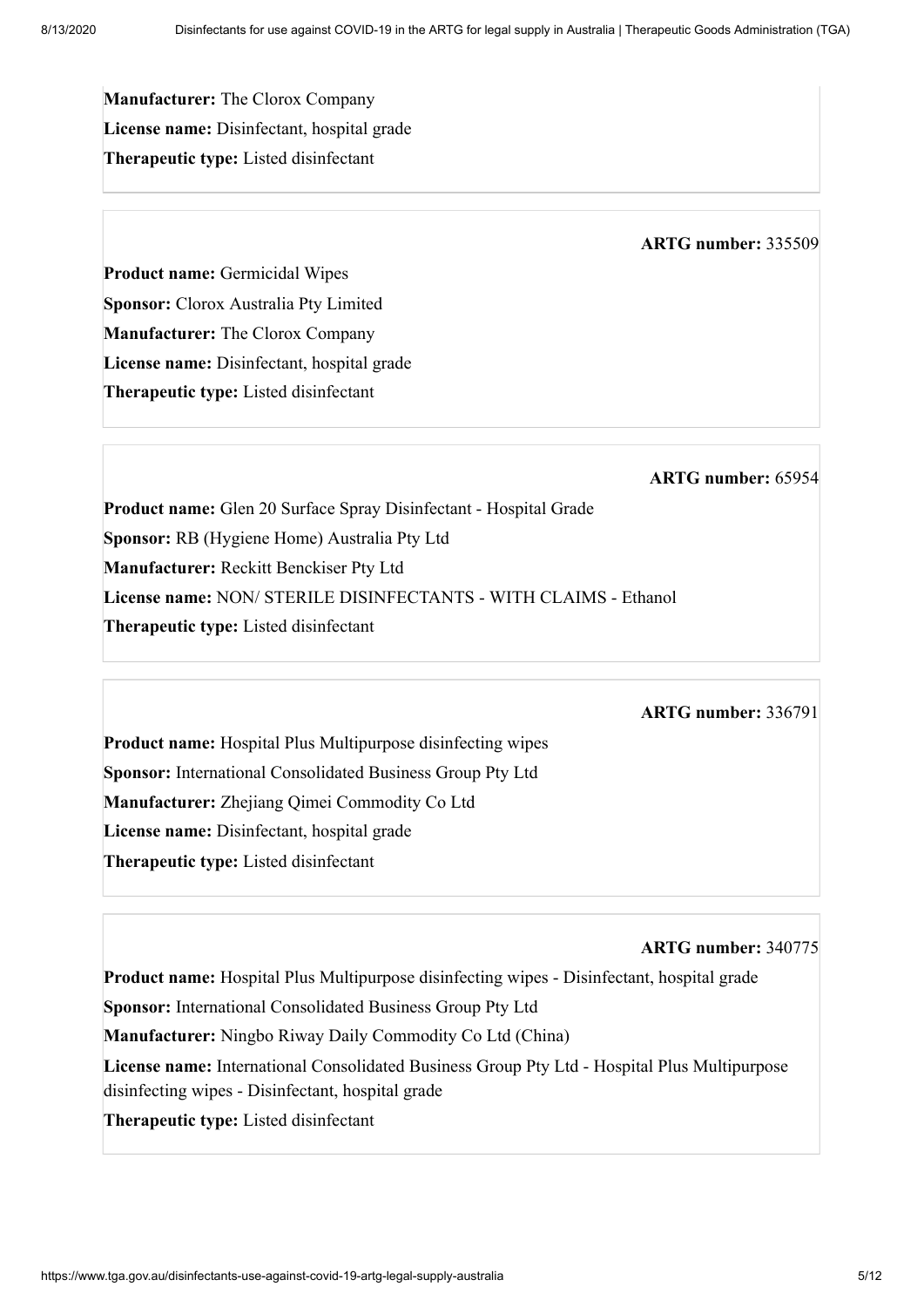**Product name:** Hospital Plus Multipurpose disinfecting wipes - Disinfectant, hospital grade

**Sponsor:** International Consolidated Business Group Pty Ltd

**Manufacturer:** Zeta Group (New Zealand)

**License name:** International Consolidated Business Group Pty Ltd - Hospital Plus Multipurpose disinfecting wipes - Disinfectant, hospital grade

**Therapeutic type:** Listed disinfectant

#### **ARTG number:** 336973

**Product name:** Ki-ose **Sponsor:** Callington Haven Pty Ltd **Manufacturer:** Callington Haven Pty Ltd **License name:** Disinfectant, household/commercial grade **Therapeutic type:** Listed disinfectant

#### **ARTG number:** 292455

**Product name:** Nanocyn Disinfectant & Sanitiser **Sponsor:** Microsafe Care Australia Pty Ltd **Manufacturer:** Oculus Technologies of Mexico SA de CV **License name:** Disinfectant, hospital grade **Therapeutic type:** Registered disinfectant

## **ARTG number:** 336972

**Product name:** Netbiokem **Sponsor:** Callington Haven Pty Ltd **Manufacturer:** Callington Haven Pty Ltd **License name:** Disinfectant, household/commercial grade **Therapeutic type:** Listed disinfectant

#### **ARTG number:** 338731

**Product name:** Newgen Microbe Guard **Sponsor:** Newgen Healthcare Australia Pty Ltd **Manufacturer:** Loral Ipsum Pty Ltd (Australia)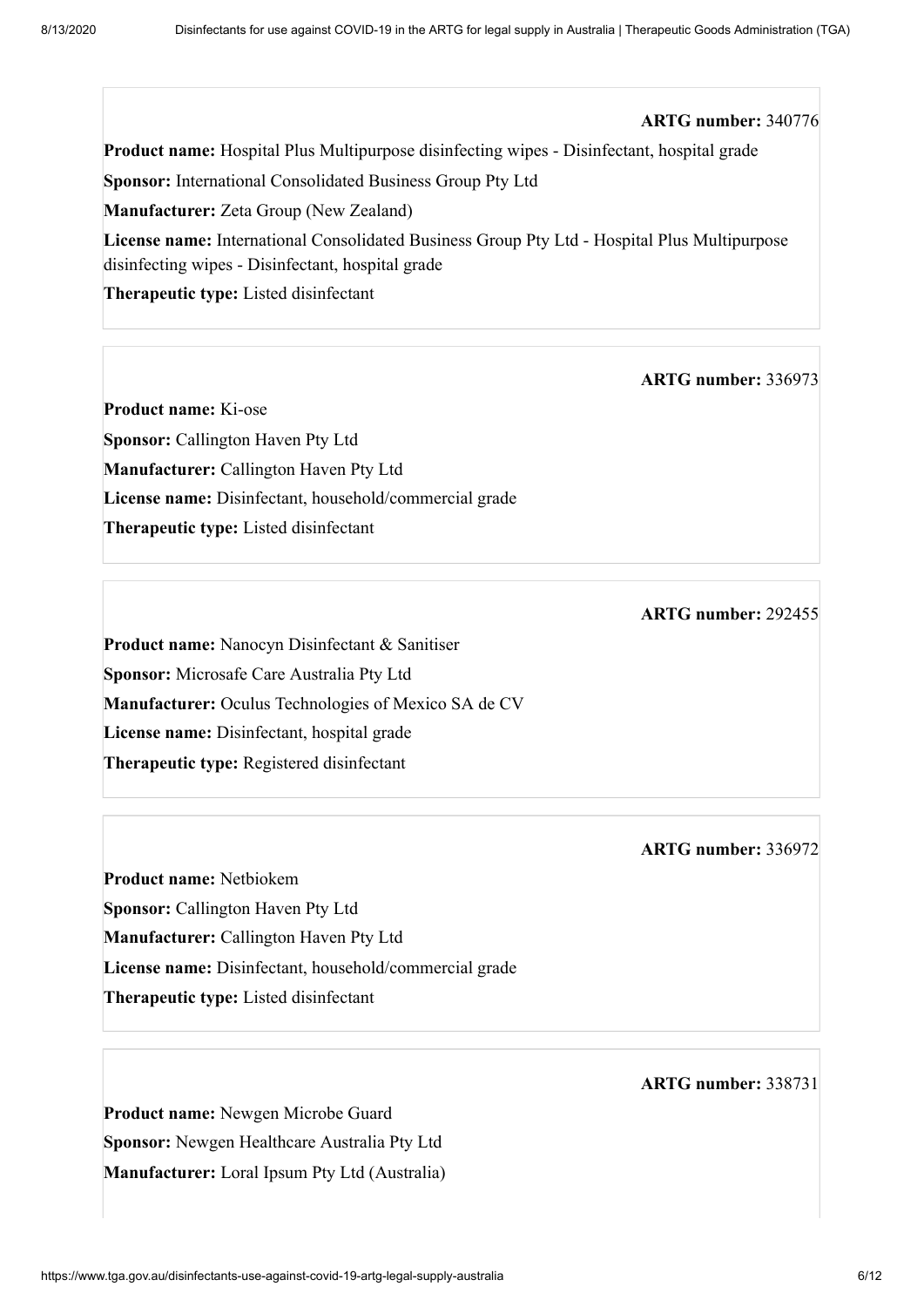**License name:** Newgen Healthcare Australia Pty Ltd - 9345771003012 - Disinfectant, hospital grade

**Therapeutic type:** Listed other

#### **ARTG number:** 337671

**Product name:** Oasis Pro 65 Bathroom Cleaner Descaler Disinfectant

**Sponsor:** Ecolab Pty Ltd

**Manufacturer:** Ecolab Inc (United States Of America)

**License name:** Ecolab Pty Ltd - Oasis Pro 65 Bathroom Cleaner Descaler Disinfectant -

Disinfectant, hospital grade

**Therapeutic type:** Listed disinfectant

#### **ARTG number:** 145645

**Product name:** Oust 3 in 1

**Sponsor:** SC Johnson & Son Pty Ltd

**Manufacturer:** Pax Australia Pty Limited

**License name:** Hospital Grade Disinfectant, With Claims, Non-Sterile

**Therapeutic type:** Registered disinfectant

## **ARTG number:** 286618

**Product name:** Oxivir FIVE16 **Sponsor:** Diversey Australia Pty Ltd **Manufacturer:** Virox Technologies Inc **License name:** Disinfectant, hospital grade **Therapeutic type:** Registered disinfectant

## **ARTG number:** 339807

**Product name:** Oxivir FIVE16

**Sponsor:** Diversey Australia Pty Ltd **Manufacturer:** Crest Topicals Private Limited (India)

**License name:** Diversey Australia Pty Ltd - Diversey Australia Pty Ltd - NON/STERILE

DISINFECTANTS Hospital Grade- WITH CLAIMS - Hydrogen peroxide

**Therapeutic type:** Listed disinfectant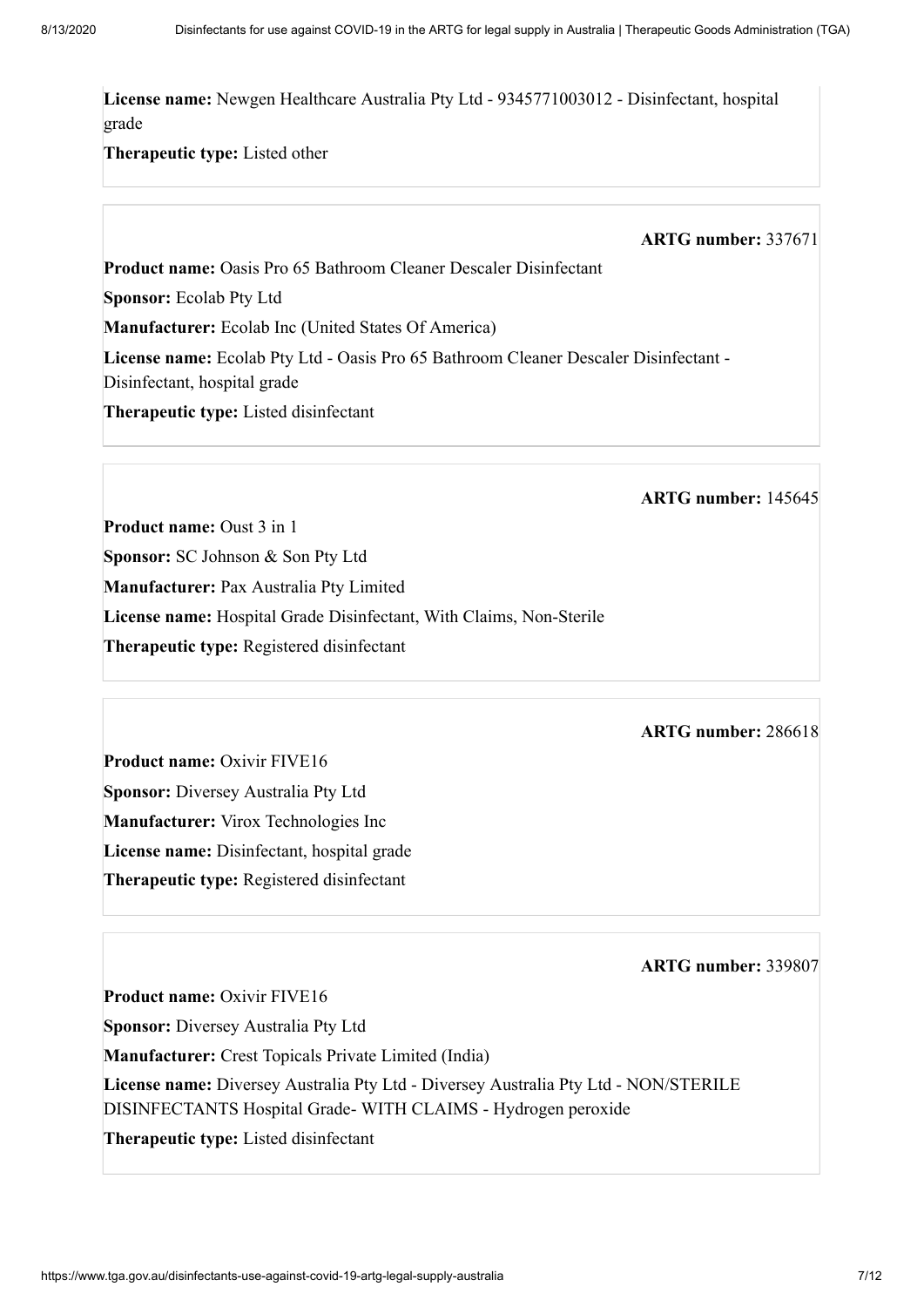**Product name:** Oxivir Tb **Sponsor:** Diversey Australia Pty Ltd **Manufacturer:** Virox Technologies Inc **License name:** Hospital Grade Disinfectant with claims, Non-Sterile **Therapeutic type:** Registered disinfectant

## **ARTG number:** 338592

**Product name:** Oxivir Tb Wipes **Sponsor:** Diversey Australia Pty Ltd **Manufacturer:** Virox Technologies Inc **License name:** Diversey Australia Pty Ltd - Medical device cleaning/disinfecting wipe **Therapeutic type:** Medical Device Included Class IIb

## **ARTG number:** 164850

**Product name:** Oxivir Tb Wipes **Sponsor:** Diversey Australia Pty Ltd **Manufacturer:** Virox Technologies Inc **License name:** Hospital Grade Disinfectant - With Claims, Non-Sterile **Therapeutic type:** Registered disinfectant

#### **ARTG number:** 340690

**Product name:** Peroxide Multi Surface Cleaner and Disinfectant RTU - Disinfectant, hospital grade **Sponsor:** Ecolab Pty Ltd

**Manufacturer:** Ecolab Pty Ltd (Australia)

**License name:** Ecolab Pty Ltd - Peroxide Multi Surface Cleaner and Disinfectant RTU - Disinfectant, hospital grade

**Therapeutic type:** Listed disinfectant

#### **ARTG number:** 337692

**Product name:** Premier disinfectant wipes **Sponsor:** Reynard Health Supplies Pty Ltd **Manufacturer:** Reynard Health Supplies Pty Ltd (Australia)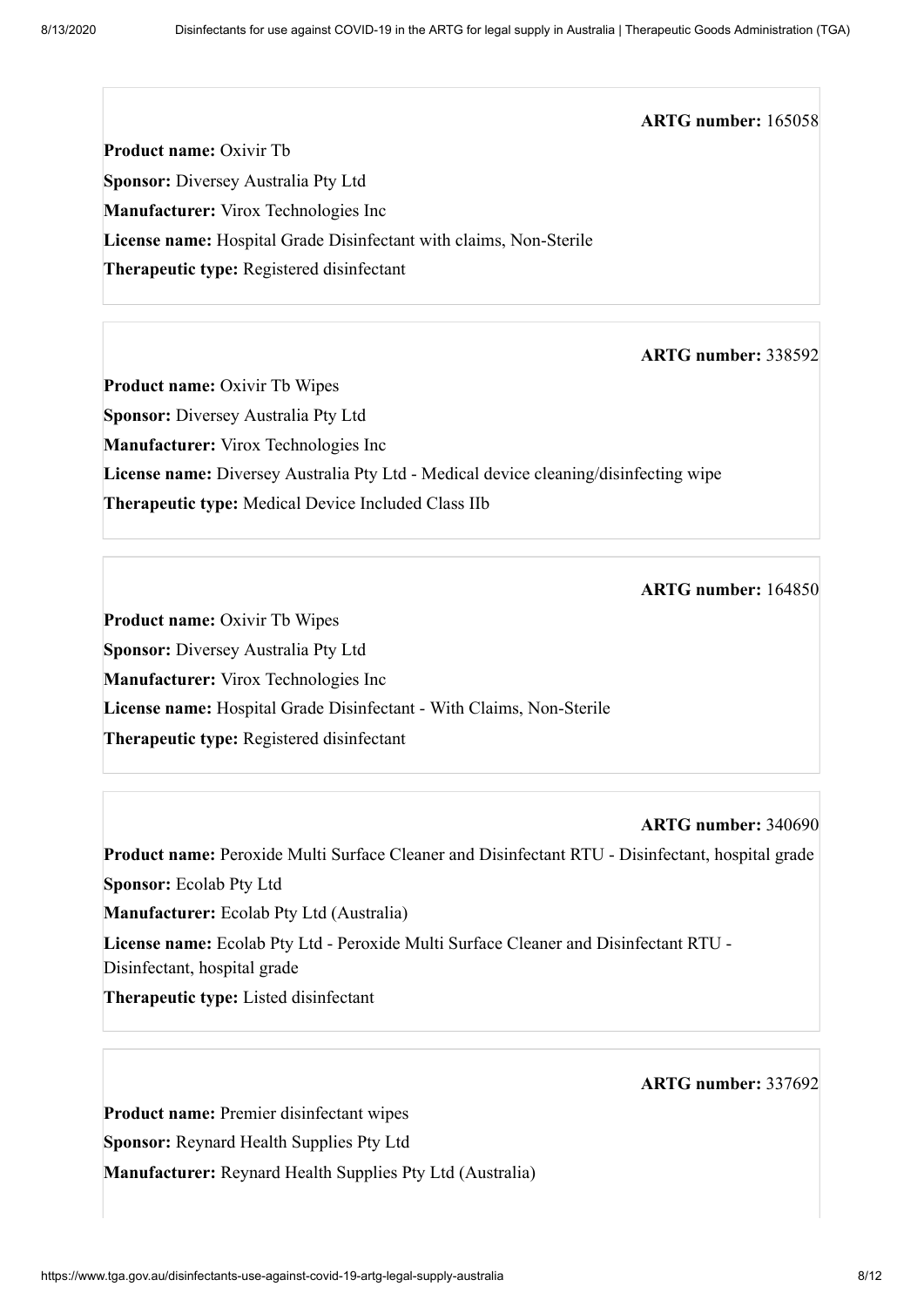**License name:** Reynard Health Supplies Pty Ltd - Premier disinfectant wipes - Disinfectant, hospital grade

**Therapeutic type:** Listed disinfectant

## **ARTG number:** 340256

**Product name:** Ramsol RS7 - Hospital Grade Disinfectant

**Sponsor:** Quin Global Pty Ltd

**Manufacturer:** Applied Products Australia Pty Ltd

**License name:** QUIN GLOBAL PTY LTD -DISINFECTANT, HOSPITAL GRADE -NON STERILE DISINFECTANTS - WITH CLAIMS - QUATERNARY AMMONIUM COMPOUNDS

**Therapeutic type:** Listed disinfectant

#### **ARTG number:** 232011

**Product name:** S-7 XTRA Concentrate

**Sponsor:** Steri-7 Pty Ltd

**Manufacturer:** Nowra Chemical Manufacturers Pty Ltd T/A Nowchem Pharma

**License name:** Non/ sterile disinfectant - with claims

**Therapeutic type:** Listed disinfectant

## **ARTG number:** 232014

**Product name:** S-7 XTRA RTU-750ml / S-7 XTRA Wipes

**Sponsor:** Steri-7 Pty Ltd

**Manufacturer:** Nowra Chemical Manufacturers Pty Ltd T/A Nowchem Pharma

**License name:** Non/ sterile disinfectant - with claims

**Therapeutic type:** Listed disinfectant

## **ARTG number:** 339933

**Product name:** Shield Citrus

**Sponsor:** Diversey Australia Pty Ltd

**Manufacturer:** Clean Tech Hygiene Ltd (China)

**License name:** DIVERSEY AUSTRALIA PTY LTD HOUSEHOLD/COMMERCIAL GRADE - NON STERILE DISINFECTANTS - WITH CLAIMS - Benzalkonium chloride

**Therapeutic type:** Other Therapeutic Good - Listed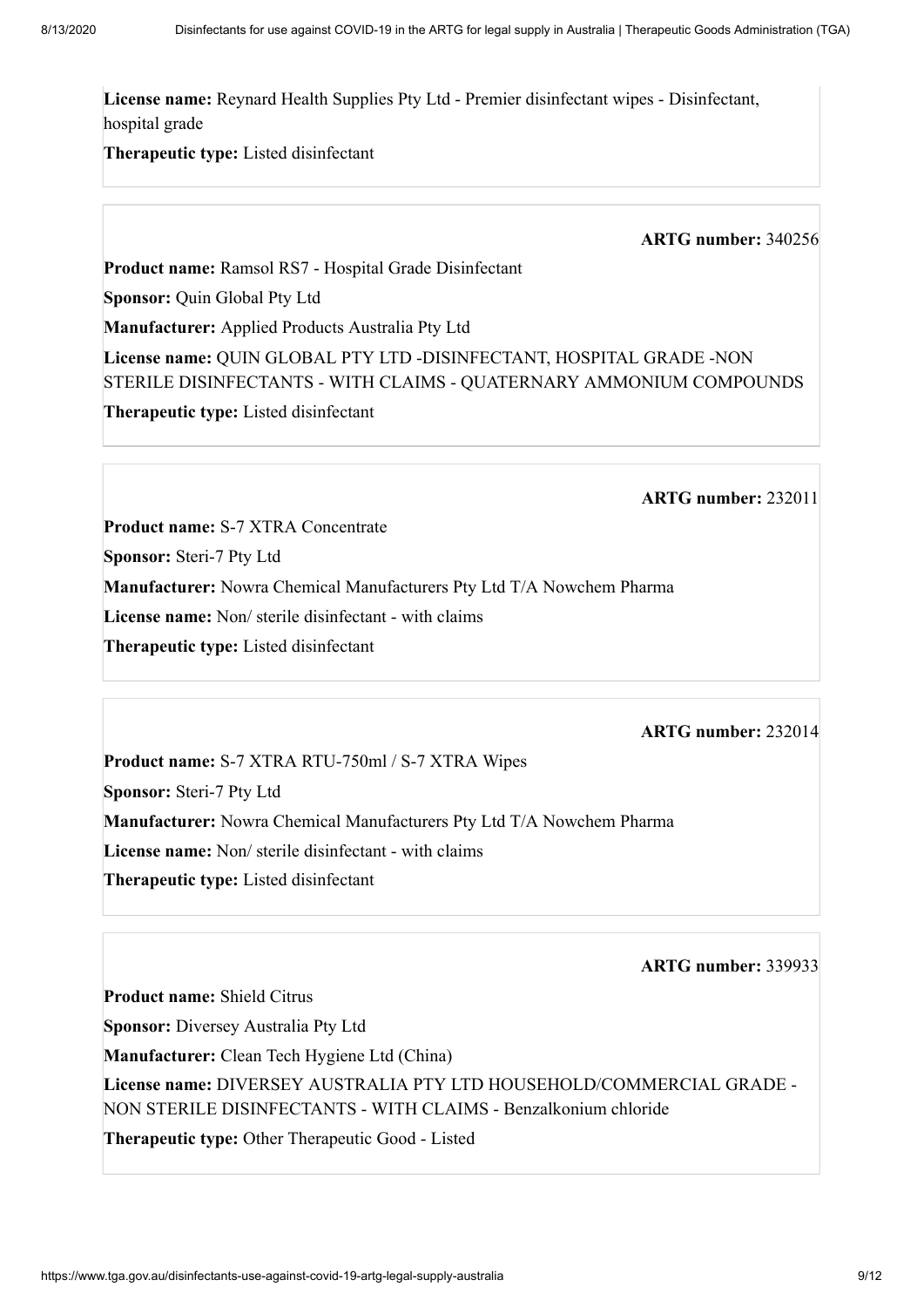**Product name:** Sigura Hospital grade surface disinfectant [Spray/Liquid]

**Sponsor:** Fresche Bioscience Pty Ltd

**Manufacturer:** Fresche Bioscience Pty Ltd

**License name:** Fresche Bioscience Pty Ltd - Siqura Hospital grade surface disinfectant

[Spray/Liquid] - Disinfectant, hospital grade

**Therapeutic type:** Listed disinfectant

## **ARTG number:** 338310

**Product name:** Spectrum

**Sponsor:** Diversey Australia Pty Ltd

**Manufacturer:** Custom Chemicals International Pty Ltd

**License name:** Diversey Australia Pty Ltd - Spectrum - Disinfectant, household/commercial grade

**Therapeutic type:** Listed disinfectant

#### **ARTG number:** 170556

**Product name:** Strike Surface Spray Hospital Grade Disinfectant

**Sponsor:** Aaron Laboratories Pty Ltd

**Manufacturer:** Aaron Laboratories Pty Ltd

**License name:** Aaron Laboratories Pty Ltd - Hospital Grade Disinfectant, 'Ethanol', 'Ortho

Phenylphenol', with Claims, Non Sterile

**Therapeutic type:** Registered disinfectant

#### **ARTG number:** 334780

**Product name:** Taskforce Commercial Grade Disinfectant **Sponsor:** Diversey Australia Pty Ltd **Manufacturer:** Custom Chemicals International Pty Ltd **License name:** Disinfectant, household/commercial grade **Therapeutic type:** Listed disinfectant

## **ARTG number:** 338290

**Product name:** Taskforce Commercial Grade Disinfectant **Sponsor:** Diversey Australia Pty Ltd **Manufacturer:** Custom Chemicals International Pty Ltd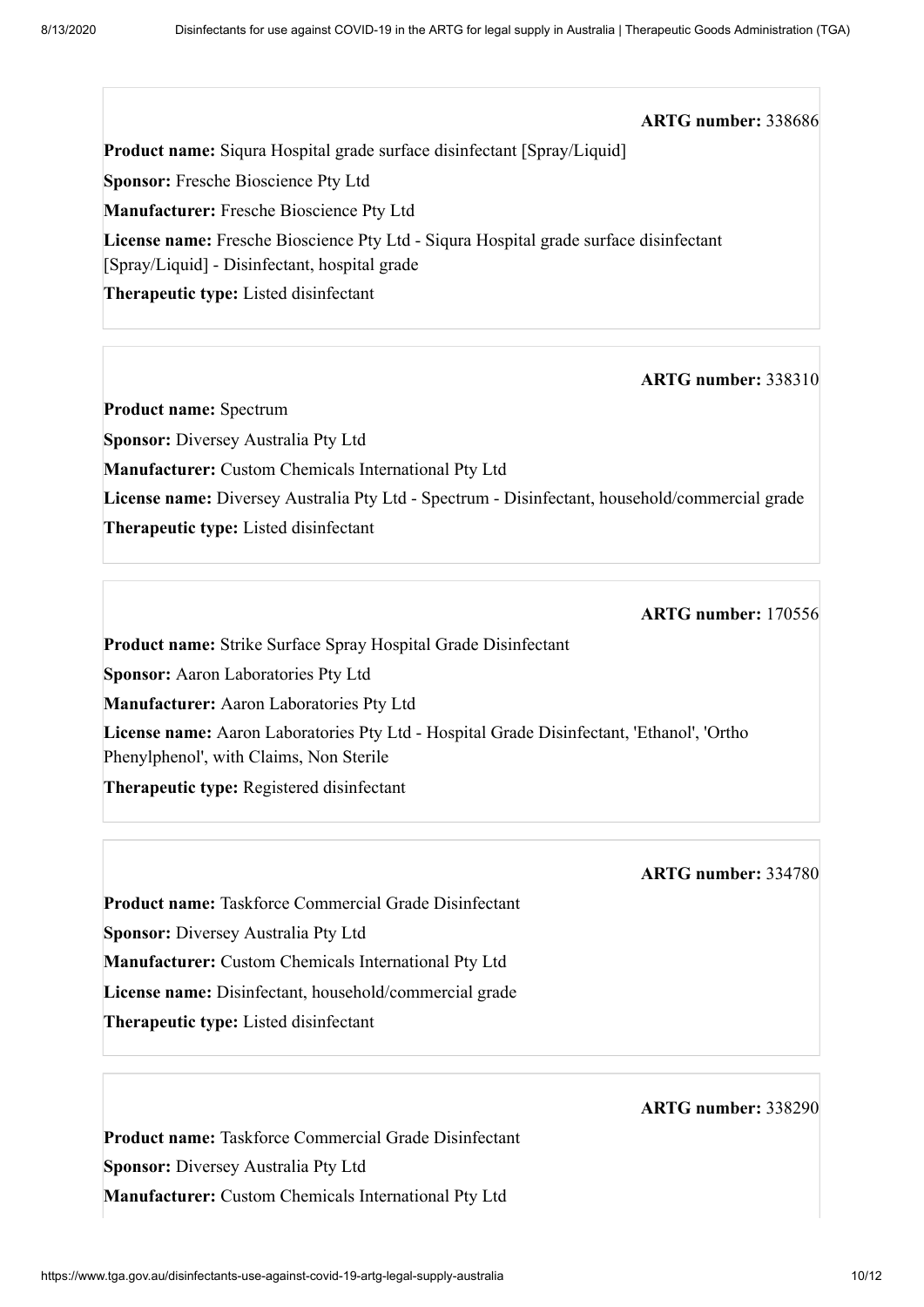**License name:** Diversey Australia Pty Ltd - Taskforce Commercial Grade Disinfectant - Disinfectant, household/commercial grade

**Therapeutic type:** Listed disinfectant

**ARTG number:** 332715

**Product name:** Total 360 **Sponsor:** Clorox Australia Pty Limited **Manufacturer:** The Clorox Company **License name:** Disinfectant, hospital grade **Therapeutic type:** Listed disinfectant

## **ARTG number:** 232937

**Product name:** Trigene Advance Concentrates / Sterigene Concentrates **Sponsor:** Astley Dolphin Australia Pty Ltd **Manufacturer:** Tristel Solutions Limited (United Kingdom **License name:** Disinfectant, hospital grade **Therapeutic type:** Registered disinfectant

## **ARTG number:** 233129

**Product name:** Trigene Advance Solution / Sterigene Solution **Sponsor:** Astley Dolphin Australia Pty Ltd **Manufacturer:** Tristel Solutions Limited (United Kingdom **License name:** Disinfectant, hospital grade **Therapeutic type:** Registered disinfectant

**ARTG number:** 153031

**Product name:** Virex II (J-flex / J-Fill) **Sponsor:** Diversey Australia Pty Ltd **Manufacturer:** Virox Technologies Inc **License name:** Hospital Grade disinfectant with claims, non sterile **Therapeutic type:** Listed disinfectant

#### **ARTG number:** 69000